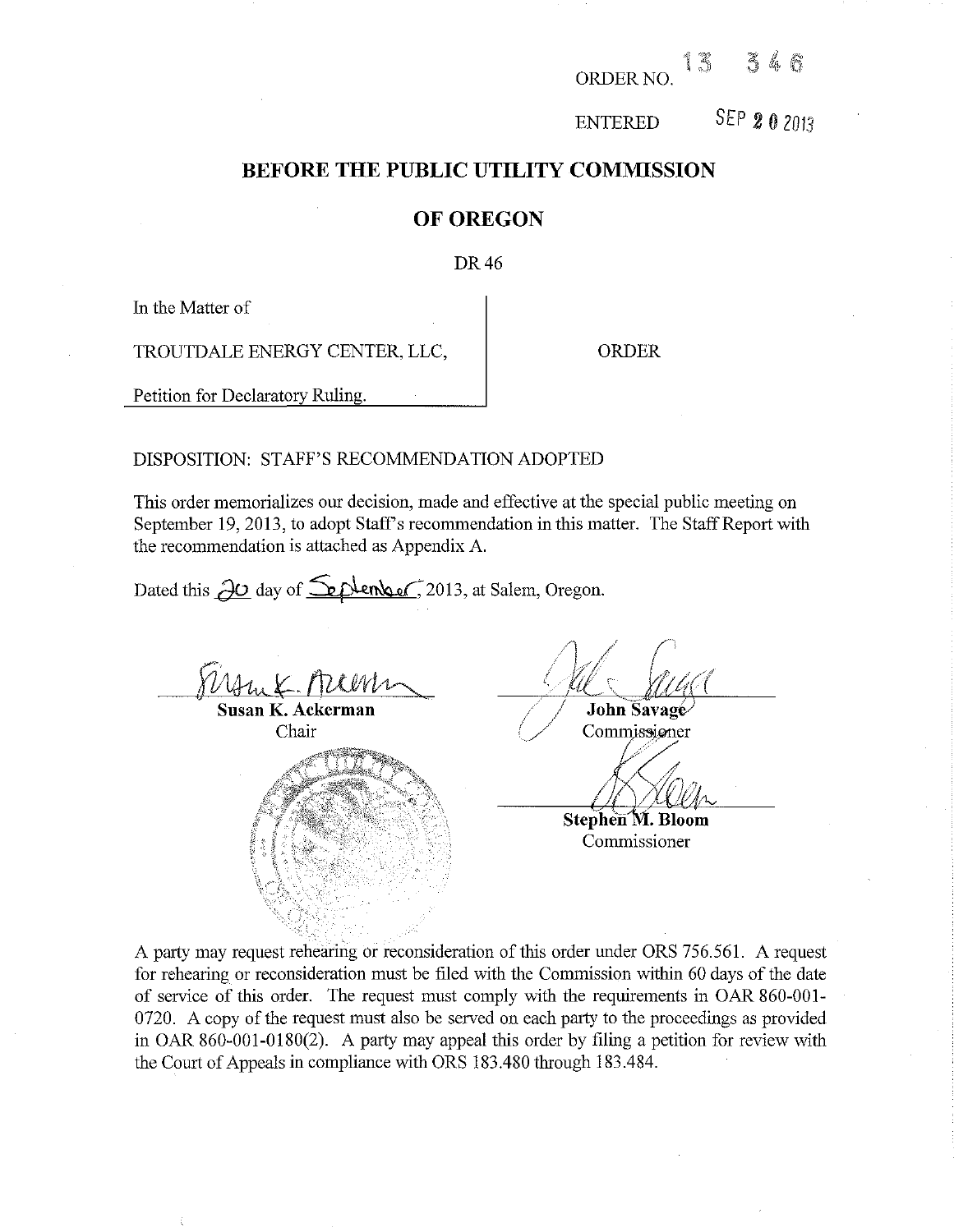13

#### **ITEM NO. 1**

**Upon** 

## **PUBLIC UTILITY COMMISSION OF OREGON STAFF REPORT PUBLIC MEETING DATE: September 19,2013**

| <b>REGULAR</b> | <b>EFFECTIVE DATE</b><br><b>CONSENT</b>                                                                                                                        | <b>PASS</b><br><b>Commission Approval</b> |
|----------------|----------------------------------------------------------------------------------------------------------------------------------------------------------------|-------------------------------------------|
| DATE:          | September 11, 2013                                                                                                                                             |                                           |
| TO:            | <b>Public Utility Commission</b>                                                                                                                               |                                           |
|                | FROM: Erik Colville $\frac{\mathcal{U}}{\mathcal{U}}$<br>MG-Core TE Maury Galbraith, and Aster Adams MG-Core Jason Eisdorfer, Maury Galbraith, and Aster Adams |                                           |
|                |                                                                                                                                                                |                                           |
| SUBJECT:       | <b>TROUTDALE ENERGY CENTER: (Docket No. DR 46) Petition</b><br>for Declaratory Ruling.                                                                         |                                           |

## **STAFF RECOMMENDATION:**

Staff recommends the Commission deny the Troutdale Energy Center Petition for Declaratory Ruling.

### **DISCUSSION:**

Staff's report is organized into three sections. First, Staff discusses the criteria for a declaratory ruling and whether the petition satisfies that criteria and warrants further substantive consideration. Second, Staff substantively analyzes the allegations made by Troutdale Energy Center and whether some Commission action regarding these allegations is warranted even if the Commission denies the request for declaratory ruling. Finally, Staff provides the Commission with options to address the petition, as well as Staff's recommendation to deny the petition for declaratory ruling and take no other action.

On June 10, 2013, Troutdale Energy Center, LLC (TEC) filed an Amended Petition for Declaratory Ruling (Amended Petition) that Portland General Electric Company (PGE), had certain failings in its communications with the Commission regarding its Cascade Crossing Transmission Project (Cascade Crossing), in implementing its 2012 Request for Proposals (RFP) for Energy and Capacity Resources, and in evaluating the resulting bids. TEC also asks for a declaratory ruling that PGE may not in a pending or future rate case recover some or all of the costs associated with the design, permitting, construction, or operation of PGE's planned Cascade Crossing, PGE's Port Westward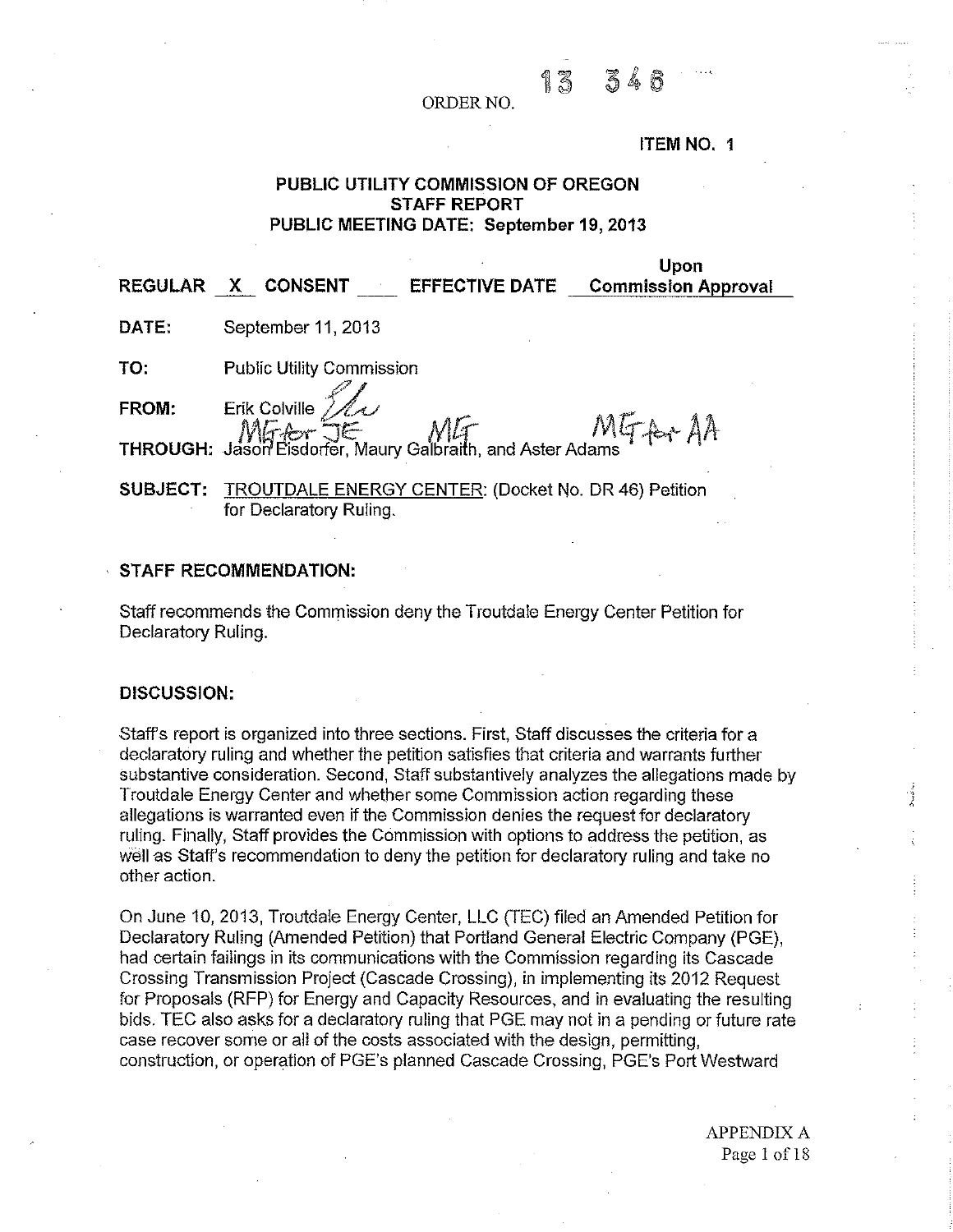Docket No. DR 46 September 11, 2013 Page 2

Unit 2 Plant (PW 2), and a PGE ownership option for a generator using the site adjacent to PGE's Boardman facility (Carty) because "some or all of the costs are not prudent, and therefore, cannot be included in rates that are just, fair and reasonable." (Amended Petition at 6.) TEC asserts "[t]he Commission should hear this matter now because the unprecedented magnitude and interrelated nature of PGE's \$1.8 billion capital expenditure program for these facilities renders the Commission's traditional, postexpenditure prudency review insufficient to protect ratepayers." (Amended Petition at 1- 2.)

PGE filed comments in response to the Amended Petition, objecting to the request for declaratory ruling, as did PacifiCorp. Northwest and Intermountain Power Producers Coalition (NIPPC), Turner Energy Center, Calpine Corporation, Grays Harbor Energy, Industrial Customers of Northwest Utilities (ICNU), Renewable Energy Coalition (REG), and The Community Renewable Energy Association (CREA) filed comments in support of the allegations in the petition.

## Commission decision criteria for a declaratory ruling

TEC's Petition for a Declaratory Ruling should be denied without substantive consideration for several reasons.<sup>1</sup> First, under ORS 757.450, the Commission is authorized to issue a declaratory ruling as to the application of a statute or rule to any person, property, or state of facts. The declaratory ruling that TEC ultimately requests, that costs associated with Cascade Crossing, PW2, and Carty are imprudent and not recoverable in rates, does not turn on the application of a rule or statute identified by petitioner. Accordingly, TEC's petition does not satisfy the statutory criteria of ORS 757.450.

TEC does ask for a declaratory ruling that PGE's alleged failure to update the Commission regarding Cascade Crossing violated ORS 757.105<sup>2</sup> and that PGE's implementation of the bid criteria and evaluation process in the RFP gave an undue or unreasonable preference to certain sites, and unduly or unreasonably prejudiced and

APPENDIX A Page 2 of 18

<sup>1</sup> Under OAR 860-001-0430, the Commission will determine, within 60 days of the filing of a petition for declaratory ruling, whether to substantively consider the request.

 $2$  ORS 756.105 provides: (1) Every public utility or telecommunications utility shall furnish to the Public Utility Commission all information required by the commission to carry into effect the provisions of ORS chapters 756, 757, 758 and 759 and shall make specific answers to all questions submitted by the commission.

<sup>(2)</sup> If a public utility or telecommunications utility is unable to furnish any information required under subsection (1) of this section for any reason beyond its control, it is a good and sufficient reason for such failure. The answer or information shall be verified under oath and returned to the commission at the commission's office within the period fixed by the commission.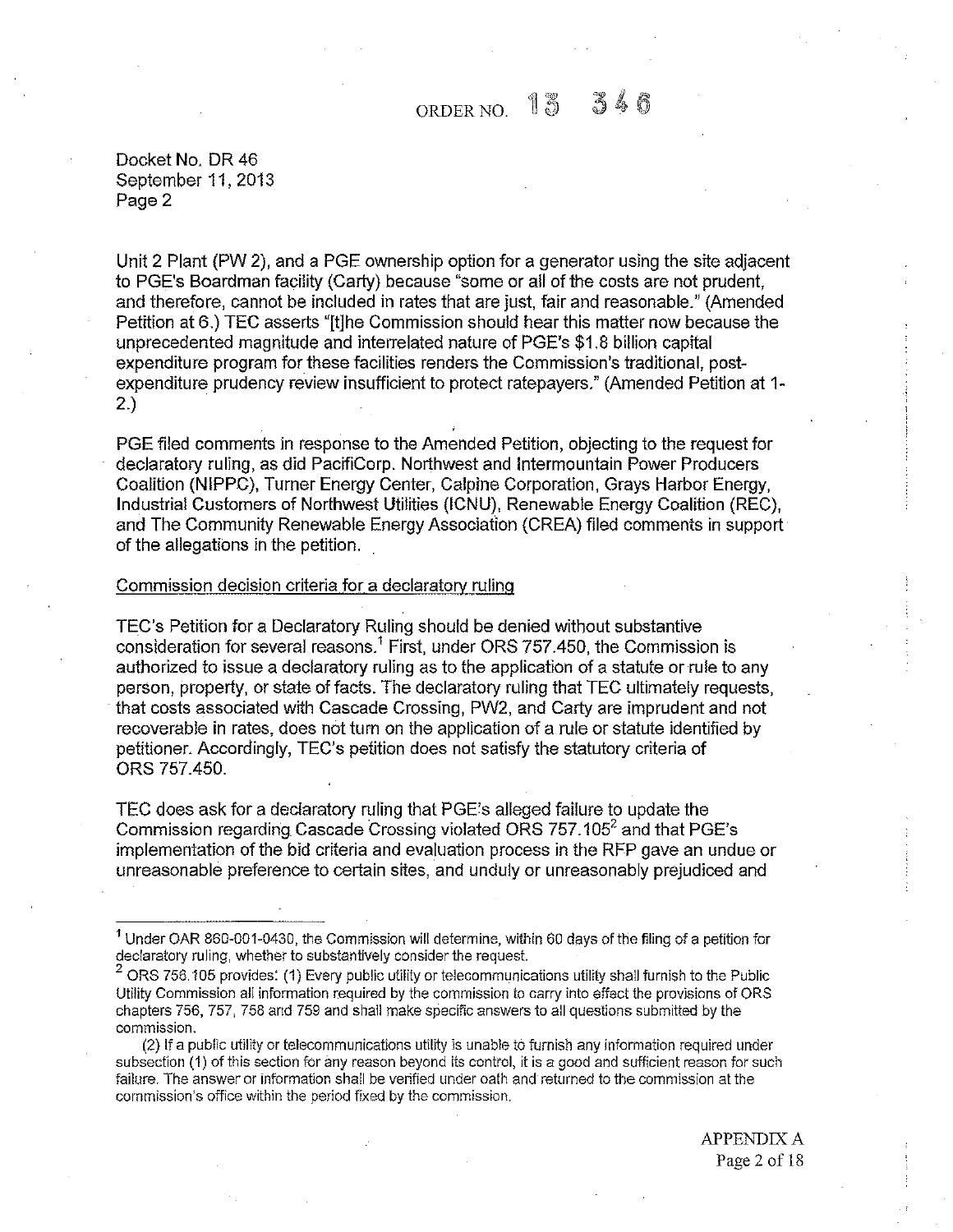Docket No. DR 46 September 11,2013 Page 3

disadvantaged other sites in violation of ORS  $757.325(1).<sup>3</sup>$  However, a Commission ruling that ORS 757.105 and ORS 757.325(1) were violated does not mean, as a matter of Jaw, that costs associated with Cascade Crossing, PW 2, and Carty were imprudent. A prudence review would still await a rate case proceeding. Because the ultimate relief sought in TEC's Amended Petition for Declaratory Ruling (a ruling that any costs that· PGE incurs associated with Cascade Crossing, PW2, and Carty are or would be imprudent) is not sufficiently linked to the application of a statute or rule to a specific set of facts, the Amended Petition should not be substantively considered under ORS 757,450.<sup>4</sup>

Second, a declaratory ruling is only binding between the petitioner and the Commission on the state of facts alleged. It is inconceivable that the facts ultimately presented to the Commission if and when PGE asks for recovery of costs associated with these projects will be limited to the facts alleged in this petition. Accordingly, it is extremely unlikely that a petition for declaratory ruling on the alleged facts will be of value. This is particularly true here because Staff's investigation shows that many of the facts alleged in this petition are disputed and even demonstrably incorrect.

Third, the Commission does not, as a matter of long-standing policy, issue rulings regarding the prudence of resources outside of a rate proceeding. The circumstances here do not warrant a departure from that policy.

#### PGE and PacifiCorp Positions

Both PGE and PacifiCorp contend that TEC's Amended Petition is attempting to misuse the declaratory ruling process. PGE continues in its comments contending that TEC's Amended Petition misstates facts related to Cascade Crossing and its use in the RFP.

#### TEC's allegations

When considering petitions for declaratory rulings in which facts are disputed or complex or both the Commission has occasionally denied the petition for declaratory

(2) Any public utility violating this section is guilty of unjust discrimination.

<sup>3</sup> ORS 757.325 provides: (1) No public utility shall make or give undue or unreasonable preference or advantage to any particular person or locality, or shall subject any particular person or locality to any undue or unreasonable prejudice or disadvantage in any respect

<sup>&</sup>lt;sup>4</sup> NIPPC notes that PGE previously used the declaratory ruling process to obtain guidance on whether its proposed course of action with respect to its Trojan Nuclear Plant would be prudent. (NIPPC's Response Comments at 5.) PGE sought a declaratory ruling in which the Commission provided its interpretation of how the law applied to certain assumed facts (whether. ORS 757.355 to precluded recovery of and on retired plant. (OPUC Order No. 93-1117 (Re Portland General Electric Company (DR 10/UM 535).)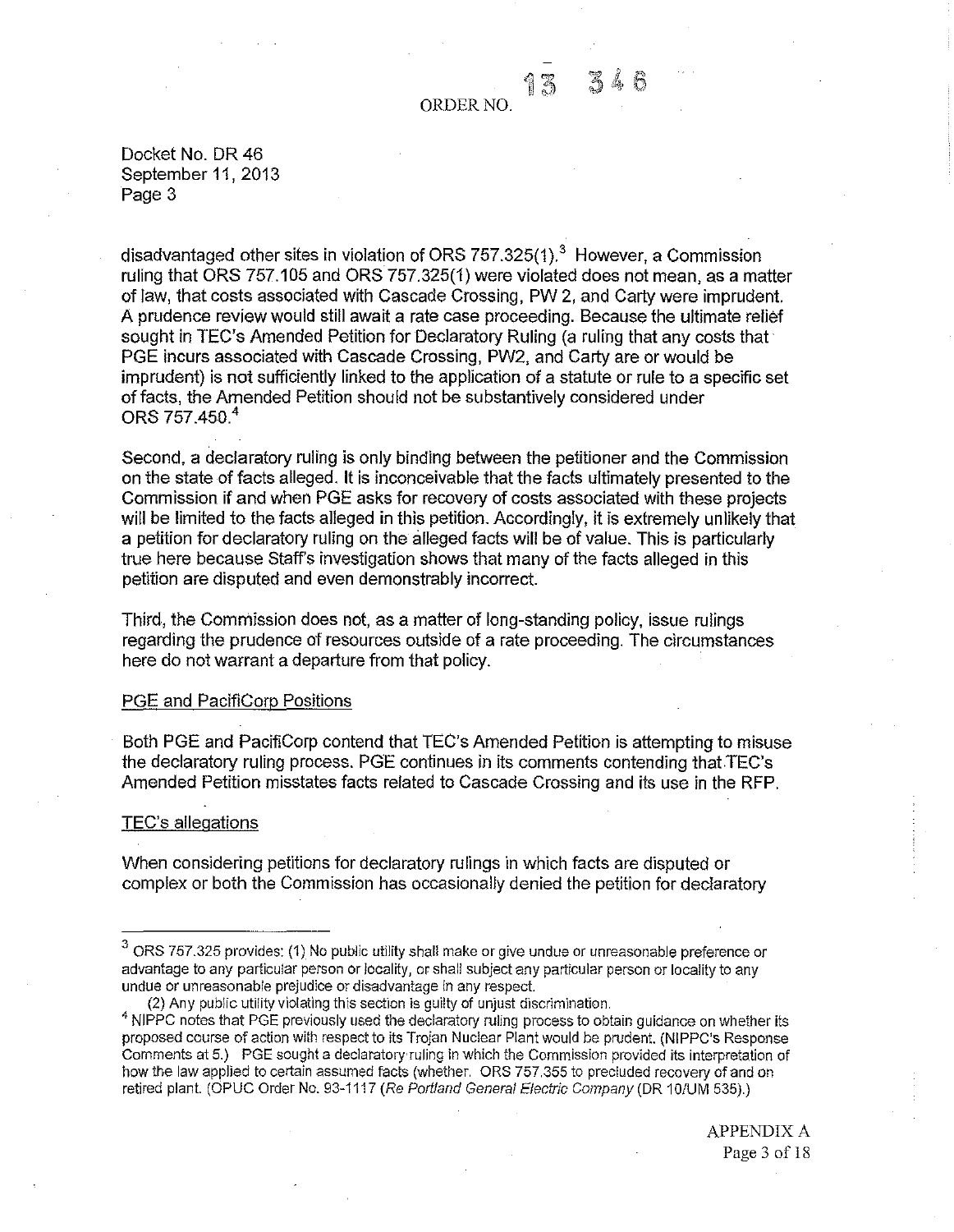Docket No. DR 46 September 11, 2013 Page 4

ruling but opened an investigation.<sup>5</sup> In light of such precedent, Staff analyzed the allegations in TEC's Amended Petition to determine whether a similar Commission action may be warranted here. Staff reviewed the comments filed by Calpine, Grays Harbor Energy, ICNU, NIPPC, REC, CREA, PGE, and Turner Energy Center as well as information filed or provided in Docket No. UM 1535 and Docket No. LC 48, the docket opened to address PGE's last Integrated Resource Plan (IRP), to inform its recommendation as to whether the allegations in TEC's Petition for Declaratory Ruling warrant Commission action. As explained below, Staff concludes that an investigation regarding the allegations in TEC's application for declaratory ruling is not warranted.

## **TEC's argument that immediate Commission action is needed is incorrect.**

As a preliminary matter, Staff disagrees with TEC's argument regarding the need for immediate Commission action. TEC asserts "the Commission should hear this matter now because the unprecedented magnitude and interrelated nature of PGE's \$1.8 ·billion capital expenditure program for these facilities renders the Commission's traditional, post-expenditure prudency review insufficient to protect ratepayers." (Amended Petition at 1-2.) TEC's assertion regarding the need for immediate action is without merit for at least three reasons.

First, the potential damage to ratepayers is not \$1.8 billion in capital expenditures but rather the net present value difference between the resources selected by PGE and alternative resources. Staff and other parties to the protective order in Docket No. UM 1535 have access to the summary bid evaluation and scoring details. Using this access Staff confirmed that there is less than a three percent difference in 30-year net present value between the selected resources and any of the alternative resources (the selected resource having the least 30-year net present value), thus the potential damage to ratepayers is comparatively small. $<sup>6</sup>$ </sup>

Second, the Commission historically has not been swayed by the magnitude of cost associated with its decision when it is the right decision to make. Third, the Commission considers the prudence review during rate case proceedings to be sufficient to protect ratepayers.

 $<sup>5</sup>$  See e.g., OPUC Order No. 02-542, in the Matter of Oregon Telecommunications Association Petition for</sup> Declaratory Ruling on the Use of Virtual NPA/NXX Calling and Opening Generic Investigation; OPUC<br>OPUC Order No. 01-855, In the Matter of WorldCom, Inc., and AT&T's Petition for Declaratory Ruling.  $<sup>6</sup>$  Refer to CONFIDENTIAL spreadsheet filed in Docket No. UM 1535 with file name "Collective Exhibit 1-</sup> Final\_Short\_List\_Candidate\_PortfolioResults.xlsx", "Portfolio NPV" tab.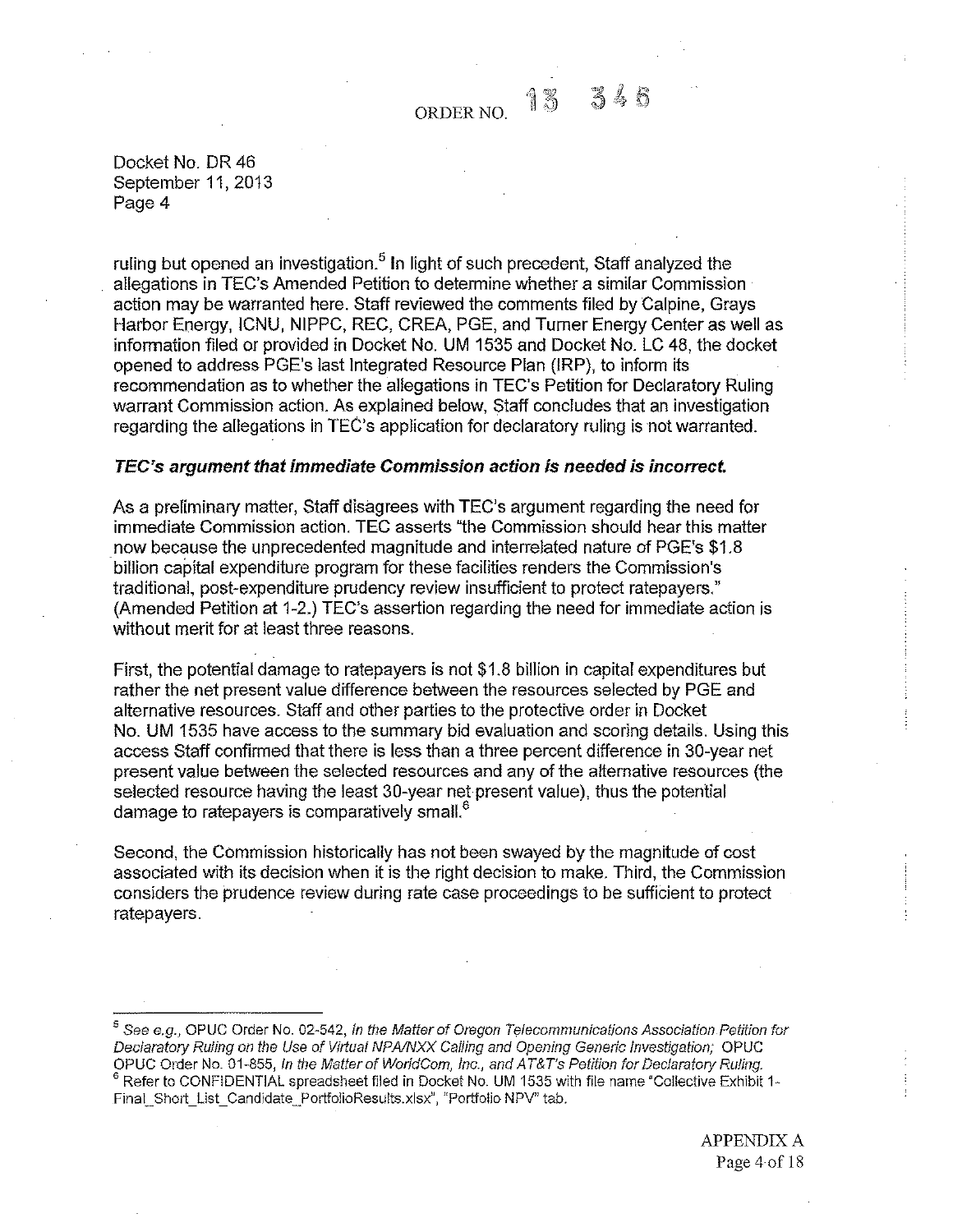$ORDERNO.$  13  $3$ 

Docket No. DR 46 September 11, 2013 Page 5

#### **Background**

In its 2009 Integrated Resource Plan (IRP), PGE sought acknowledgment of a 500 kV double-circuit transmission line to connect resources in eastern Oregon with PGE's load on the western side of the state (Cascade Crossing). The Commission acknowledged the development of Cascade Crossing and required PGE to include an updated benefitcost analysis of the project in its next IRP, PGE filed IRP Updates in 2011 and 2012 that included analysis and information regarding the status of Cascade Crossing. (LC 48.)

PGE issued its 2012 Request for Proposals for Capacity and Baseload Energy Resources (hereinafter referred to as "2012 RFP") to acquire capacity and baseload resources acknowledged in PGE's 20091RP Action Plan. (OPUC Order No. 10-457.) Although the 2012 RFP is for both capacity and baseload resources, PGE initially planned to issue serial RFPs to acquire capacity and baseload resources, and after providing opportunity for stakeholder input, filed a draft Final RFP for only capacity resources in May 2011.

After PGE filed its draft final RFP for capacity resources, the Independent Evaluator (IE) selected by Staff provided an assessment of the draft, followed by a round of comments by NIPPC, the Citizens' Utility Board of Oregon (CUB), ICNU, and Renewable Northwest Project (RNP), a round of PGE's reply comments, and a Staff Public Meeting Memorandum. Based on requests by NIPPC and ICNU, the Commission ordered PGE to issue a combined RFP for both capacity and baseload resources to allow bidders to take advantage of economies of scale. (OPUC Order 11-371 at 2.)

In the 2011 Order directing PGE to file a combined RFP, the Commission discussed several issues raised by parties regarding the previously-filed capacity RFP, including whether PGE should include costs of a possible transmission project (South of Allston) in its benchmark bid. (OPUC Order No. 11-371 at 5-6.) The Commission noted this particular cost consideration merited close review, and directed PGE and the IE to share with parties the cost allocation for transmission for benchmark projects so that parties could comment when PGE sought approval of the combined RFP. (ld.)

After opportunity for stakeholder ihput, PGE filed its draft final 2012 RFP in January 2012. Once again the IE provided an evaluation of the draft RFP and this time, CUB, ICNU, and NIPPC filed comments, followed by reply comments by PGE and a Staff Report.

NIPPC urged the Commission to order PGE to impute a portion (\$205 million) of the cost to construct the Cascade Crossing Transmission Project ("CCTP" or "Cascade Crossing") to the cost of the PGE benchmark resource (Carty or Carty Plant) asserting

> APPENDIX A Page 5 of 18.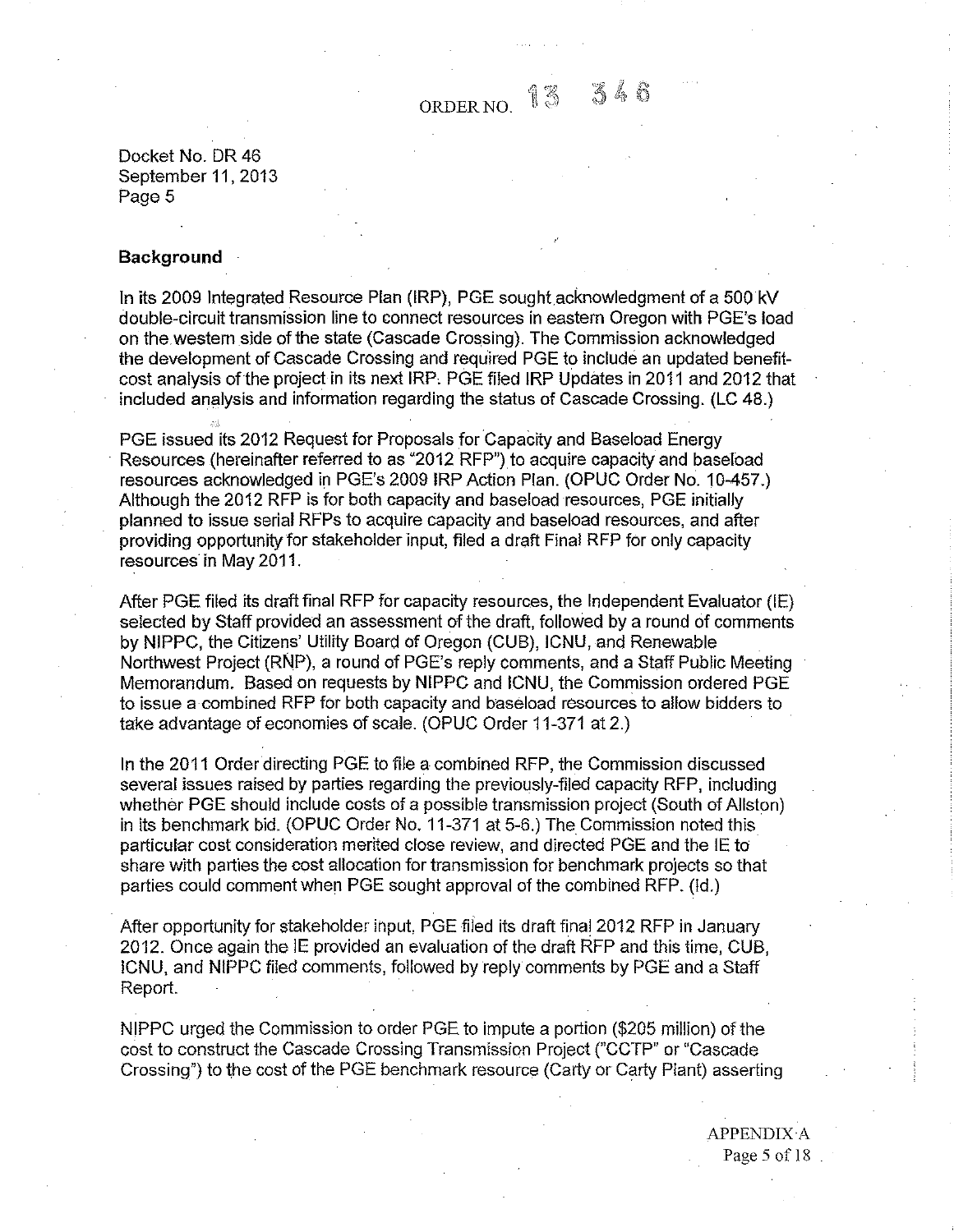#### ORDER NO.

Docket No. DR 46 September 11, 2013 Page 6

that CCTP would likely not be built unless it was used to serve Carty and that PGE's existing system could not integrate Carty. (February 22, 2012, NIPPC Comments at 17.) CUB urged the Commission to require "more exacting scoring criteria" for transmission[.]" (February22, 2012, CUB Comments at 1.) ICNU noted allocation of the transmission costs to PGE's benchmark resource options was a critical issue. (February 12, 2012, CUB Comments at 3-4.)

PGE opposed NIPPC's request to impute a portion of the projected CCTP costs to its benchmark bid, explaining that it was not yet sure it was going to build CCTP, that it did not need to build CCTP to deliver energy from the Carty benchmark resource, and that . it had submitted transmission requests to Bonneville Power Administration (BPA) to meet the needs of Carty. (PGE Reply Comments at 16.)

PGE noted that it was examining BPA and self-build options for meeting transmission needs within the region and assuring the system reliability and capacity that customers require. Further PGE noted that the Commission had acknowledged Cascade Crossing, subject to achieving certain milestones and participation and providing an updated costbenefit analysis in PGE's next IRP. PGE noted that while NIPPC was correct that PGE indicated that it could potentially use Cascade Crossing to deliver energy from the Carty benchmark and could potentially use South of Allston to deliver energy from the Port Westward II benchmark, "it is erroneous to conclude that the new transmission projects are necessary to deliver energy from the benchmark resources." (UM 1535 Reply Comments at 18-19.)

The Commission approved the draft final 2012 Combined RFP with conditions, one of which concerned the scoring criteria. The Commission concluded that additional granularity was necessary and ordered PGE to provide bidders detailed information regarding scoring criteria. (OPUC Order No. 12-215 at 3.) The Commission declined NIPPC's request to impute a portion of the cost of the CCTP to the Carty benchmark bid, noting PGE's assertion that CCTP is not needed to transmit energy from the Carty benchmark is consistent with PGE's IRP and concluding that PGE's proposal to use BPA transmission costs for Carty and all similarly situated bidders provided a level playing field. (OPUC Order No. 12-215 at 2.)

Subsequently, TEC asked the Commission to "intercede" in the 2012 RFP by directing PGE, the IE, and Staff to review the detailed scoring criteria provided by PGE to "ensure that the RFP properly evaluates costs, benefits, and risks associated with a project proposing a direct interconnection into PGE versus a project relying on BPA transmission services[.]" (October 5, 2012,TEC Letter at 3.) TEC asserted that PGE's scoring criteria was too favorable to projects relying on firm transmission from BPA because it failed to adequately account for the risks associated with such transmission.

> APPENDIX A Page 6 of 18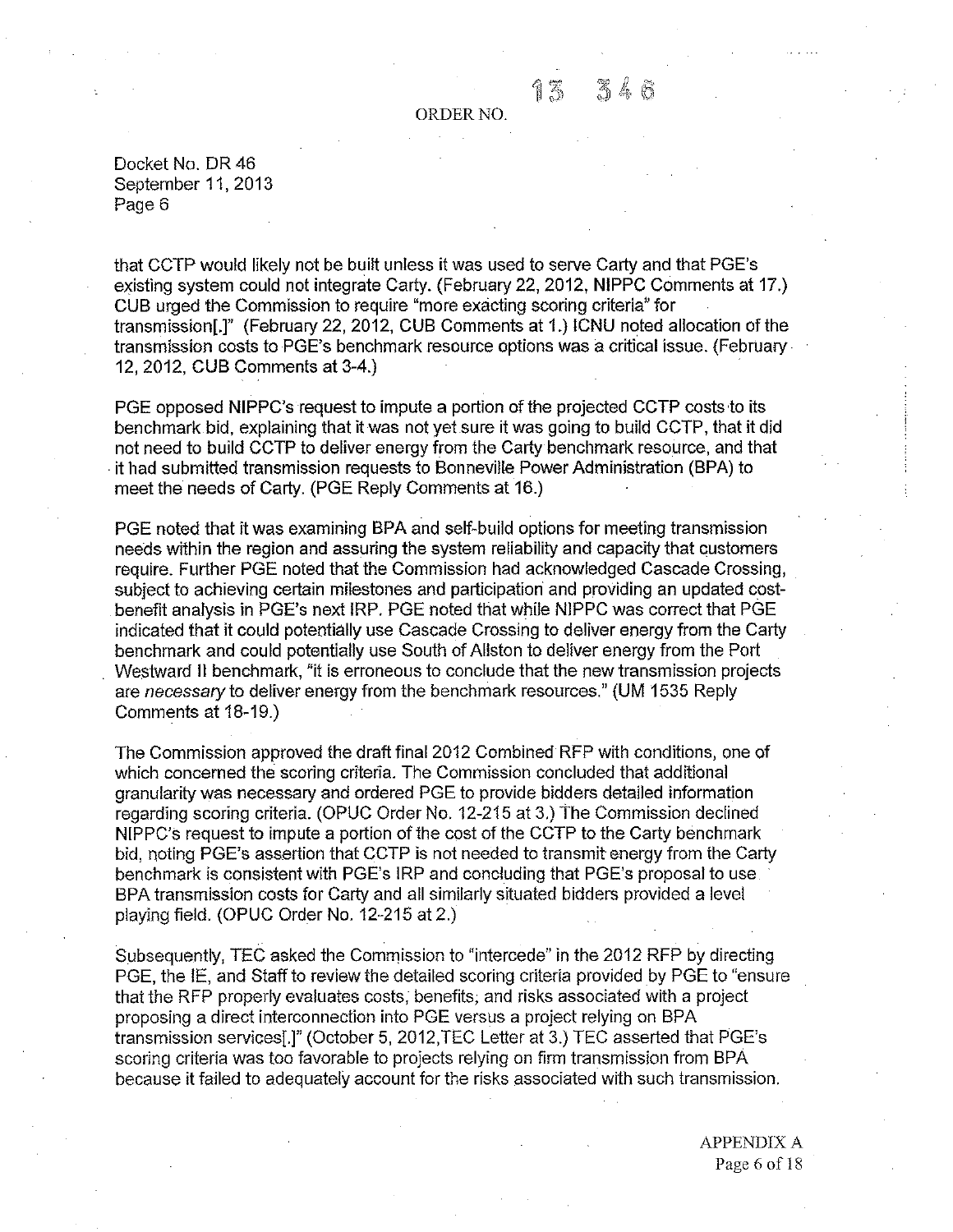#### ORDER NO.

Docket No. DR 46 September 11,2013 Page 7

(October 5, 2012, TEC Letter at 3.) PGE opposed TEC's request, noting that the scoring criteria did in fact take into account the benefits of direct connection to PGE's system. (October 12, 2012, PGE Reply at 2-3.) The Commission declined to take action on TEC's request regarding the scoring criteria, noting that it was essentially an untimely request for reconsideration of its order approving the RFP by an entity that was not a party to the proceeding at the time of the order. (OPUC Order No. 12-398 at 1-2.)

The IE provided it's Independent Evaluator Report for PGE 2012 Capacity and Energy Power Supply Resources RFP ("IE Report") in January 2013 and Staff filed it in Docket No. UM 1535. The IE concluded the RFP ''was conducted in'a fair and unbiased manner and that the Final Shortlist accurately identified the Bids with the most value for PGE. customers." (IE Report at 2.)

## **TEC's allegations do not warrant further Commission action.**

Staff analyzed the primary allegations in the Amended Petition to determine whether they are factually supported or whether they warrant the opening of an investigation or both. Staff identified five primary allegations:

- 1. PGE failed to update the Commission regarding the viability of Cascade Crossing;
- 2. PGE failed to correctly evaluate resource bids designating Cascade Crossing as their point of delivery;
- 3. PGE failed to properly evaluate combined capacity and baseload energy bids;
- 4. PGE failed to correctly evaluate resource bids with a point of delivery directly to the PGE system; and
- 5. The resources that PGE selected are not the resources with the best combination of cost and risk.

TEC's allegation that PGE violated ORS 757.105 and Order No. 10-457 by failing to update the Commission regarding Cascade Crossing is not supported.

TEC alleges PGE failed to include in its 2011 lRP Update multiple facts critical and material to the viability of Cascade Crossing, in violation of ORS  $757.105<sup>7</sup>$  and Order No. 10-457 $<sup>8</sup>$  (Amended Petition at 5 and 22.)</sup>

 $<sup>7</sup>$  ORS 757.105 requires utilities to file certain budget information to the Commission.</sup>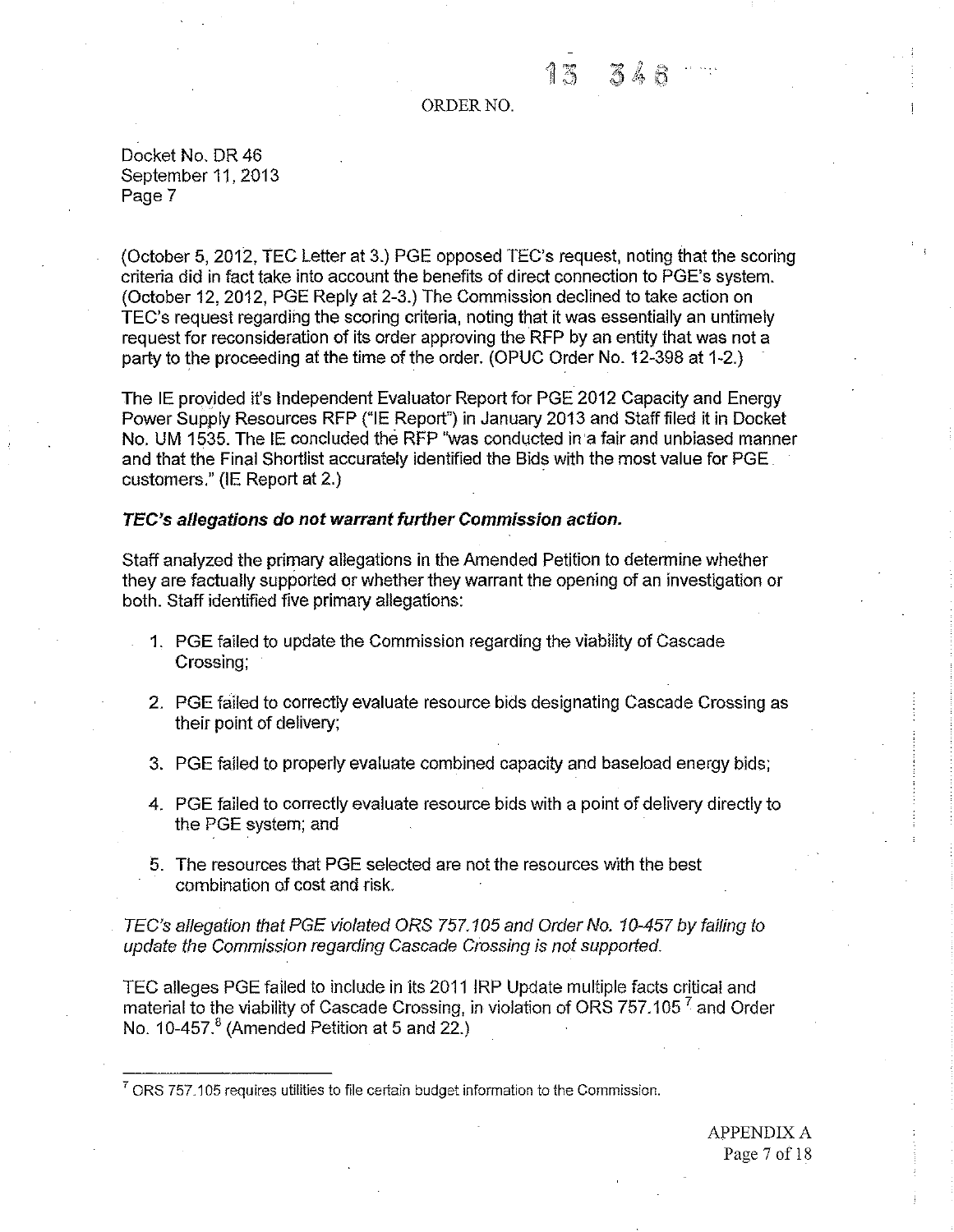348

Docket No. DR 46 September 11, 2013 Page 8

Facts readily apparent from PGE's IRP docket, Docket No. LC 48, contradict this allegation. In compliance with ORS 757.105 PGE provided New Construction Budget filings to the Public Utility Commission (PUC) on December 28, 2011, and January 15, 2013. In compliance with Order No. 10-457 PGE provided updates to the Commission regarding the viability of Cascade Crossing in the November 23, 2011, and November 21, 2012, IRP Updates, as well as in the March 19, 2013, Update on Cascade Crossing filed with the Commission in Docket No. LC 48. Accordingly, Staff concludes that PGE did, in compliance with statute and Commission order, update the Commission regarding viability of Cascade Crossing.

#### Cascade Crossing was not included in modeling used to evaluate bids

TEC alleges that using Cascade Crossing in the RFP as a potential point of delivery directly to the PGE system incorrectly advantaged bids for resources located on the Carty site. (Amended Petition at 14.) TEC asserts that because PGE modeled the costs of transmission assuming the existence of Cascade Crossing PGE did not obtain an accurate picture of the costs/risk to transmit power in the currently constrained Pacific Northwest transmission system. (TEC's Response to Comments of Portland General<br>Electric at 6.)<sup>9</sup>

While PGE allowed bidders to designate Cascade Crossing as a point of delivery (POD) to PGE's transmission system, PGE evaluated such bids using the cost of BPA transmission to deliver energy from the POD to PGE's load.<sup>10</sup> This treatment is consistent with the Commission's order approving the 2012 RFP. As discussed above, the Commission approved PGE's proposal to use BPA transmission service rates for· pricing the transmission costs for all bids, except those directly interconnection to PGE's load (which incurred no transmission service costs). (OPUC Order No. 12-215 at 2.)

PGE's decision to factor BPA transmission costs, rather than Cascade Crossing costs, into the costs of its Carty benchmark resource is, as the Commission concluded in Order No. 12-215, consistent with PGE's IRP. The IRP shows Cascade Crossing is not needed to transmit energy from the benchmark site to PGE's load. Also, the IE

<sup>9</sup> TEC argues "What PGE avoids in its comments, however, is the fact that PGE's models for evaluating bids assumed the presence of the Cascade Crossing Project. \* \* \* [T]hal'fact impacted the scoring process of both the Energy RFP and the Capacity RFP, and prevented the selection of the least cost, least risk resources." (TEC's Response to Comments of Portland General Electric at 6.)

June 8, 2012, PGE Request for Proposals - Power Supply Resources filed in PORTLAND GENERAL ELECTRIC COMPANY: (Docket No. UM 1535) Request for Proposals for Capacity and Baseload Energy Resources at 16 and 31.

> APPENDIX A Page 8 of 18

<sup>&</sup>lt;sup>8</sup> Order No. 10-457 required PGE to provide an updated cost-benefit analysis of Cascade Crossing in its next IRP. Order No. 10-457 at 29.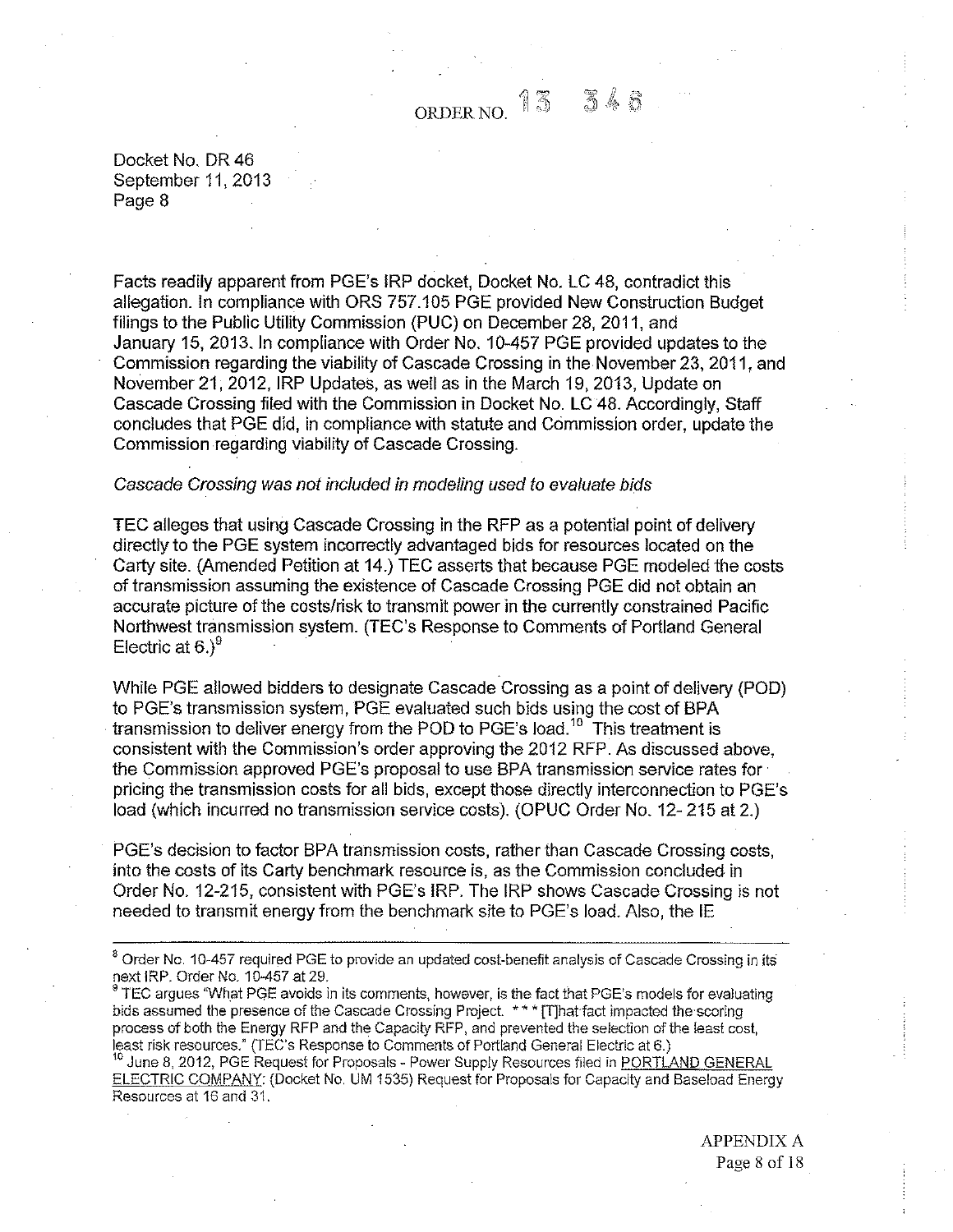Docket No. DR 46 September 11, 2013 Page 9

confirmed that Cascade Crossing is not needed to transmit energy from Carty to PGE load.

Contrary to TEC's assertion, Cascade Crossing was not assumed to exist for purposes of the evaluative modeling performed by PGE and by the IE. Consider that the RFP states: "The Pacific Northwest (PNW) transmission system currently has numerous constraints that can limit the firm delivery of power products for extended periods of time. The scoring process for this RFP assumes continuation of the status quo; however, EGE retains the right to adjust the delivery risk of each proposal based upon the progress of BPA's network open season process and the development of the proposed Cascade Crossing transmission line." (RFP at 31 (emphasis added)).Aithough PGE reserved the right to update the scoring criteria for the RFP to evaluate the bids based on changing circumstances with Cascade Crossing and access to BPA transmission, PGE did not do so. Instead, PGE evaluated the bids using assumptions regarding BPA transmission rates.<sup>11</sup>

Staff has access to the bid evaluation and scoring details for PGE's RFP. Staff confirmed that PGE used SPA transmission costs for projects located on the Carty Site.12 Additionally, Staff investigated TEC's allegation that "PGE's models for evaluating bids assumed the presence of Cascade Crossing." Staff confirmed that, Cascade Crossing was not assumed to exist in any of the modeling supporting the selection of resources in the RFP. TEC's allegations to the contrary and its allegations that the results of the RFP were skewed because of the inclusion of Cascade Crossing in modeling that supported the selection of resources in the RFP are demonstrably incorrect.

## Information in Docket No. UM 1535 contradicts TEC's assertion that PGE failed to properly evaluate bids for combined capacity and energy resources.

TEC alleges that by using outdated information and modeling, including but not limited to facts critical and material to the viability of Cascade Crossing, PGE failed to properly evaluate bids for combined capacity and energy resources that "take advantage of the potential significant cost benefits associated with combined bids." (Amended Petition at 22-23.) Other than its allegations regarding information pertinent to Cascade Crossing

<sup>&</sup>lt;sup>11</sup> Page 21, January 30, 2013, Independent Evaluator Closing Report, filed in PORTLAND GENERAL ELECTRIC COMPANY: (Docket No. UM 1535) Request for Proposals for Capacity and Baseload Energy **Resources.** 

<sup>&</sup>lt;sup>12</sup> Refer to CONFIDENTIAL spreadsheet with file name

<sup>&</sup>quot;Finai\_Short\_List\_Candidate\_Portfolio\_Results\_Final\_121712.xlsx", "Input" tab, and the "lnpuf' tab of each resource bid CONFIDENTIAL evaluation model spreadsheet. These spreadsheets show all resource bids, except direct interconnected resource bids, accrued cost for BPA transmission, not Cascade Crossing transmission.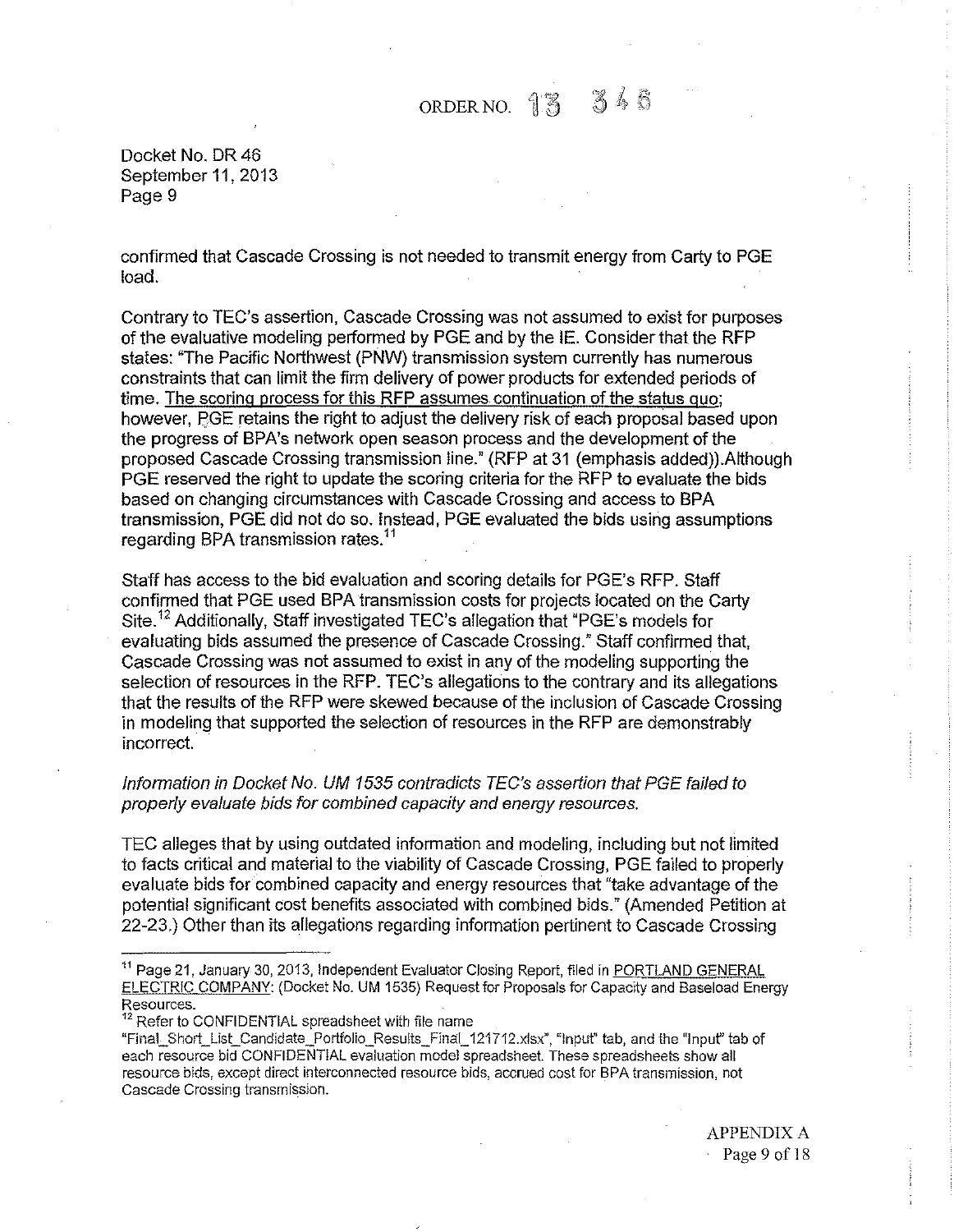Docket No. DR 46 September 11, 2013 Page 10

(including information regarding the state of the wind market), TEC does not identify what outdated information and modeling PGE impermissibly relied on to evaluate bids for combined capacity and energy resources.

Under the Commission's Competitive Bidding Guidelines.<sup>13</sup> the IE evaluates the RFP scoring process to determine whether it is fair, reviews how PGE evaluates the bids to determine whether PGE adheres to the criteria outlined in the RFP and complies with the Bidding Guidelines, and also, independently scores the bids using the RFP criteria. The IE concluded that "PGE acted in good faith with all Bidders, and created protocols and documents that permitted the RFP to be conducted in a fair and transparent manner[,]" and believed that "this RFP was conducted in a fair and unbiased manner and that the Final Shortlist accurately identified Bids with the most value for PGE customers." (Report of the Independent Evaluator; PGE Comments to TEC's Petition for Declaratory Ruling, Attachment B at 3.) TEC's assertion that PGE's impermissible reliance on some yet to be identified information led to PGE's failure to properly evaluate bids that combined projects for the Energy and Capacity RFP is insufficient to cast doubt on the IE's independent scoring of the bids and the IE's conclusions regarding the integrity of the RFP process.

In any event, Staff reviewed the confidential summary bid evaluation and scoring details. Staff confirmed that combined capacity and baseload energy bids were evaluated in the portfolio analysis and considered in the development of the Final Short List. Staff also confirmed that the combined bids failed to result in resources with the best combination of cost and risk.<sup>14</sup> TEC's speculation that combined bids were not properly evaluated because the short list did not include a combined bid is not supported by the actual data.

## No information supports TEC's allegation that proposals including a direct connection to PGE were incorrectly disadvantaged.

TEC alleges that using Cascade Crossing as a potential point of delivery that connects directly to the PGE system incorrectly disadvantaged bids with an actual direct interconnection to PGE's system. (Amended Petition at 14.) First, as discussed above, TEC's allegations regarding how Cascade Crossing was used in the RFP are incorrect. Staff investigated whether Cascade Crossing was assumed to exist in any of the modeling (!RP or RFP) and as a consequence impacted the cost of or risk associated with transmitting energy from the Carty site to PGE's system, or the cost of moving

<sup>14</sup> Refer to CONFIDENTIAL spreadsheet filed in Docket No. UM 1535 with file name

<sup>&</sup>lt;sup>13</sup> The Competitive Bidding Guidelines are found in Order No. 06-446.

<sup>&</sup>quot;Collective Exhibit 1-Finai\_Short\_List\_Candidate\_PortfolioResults.xlsx", "Portfolio NPV" and "Portfolio Composition" tabs.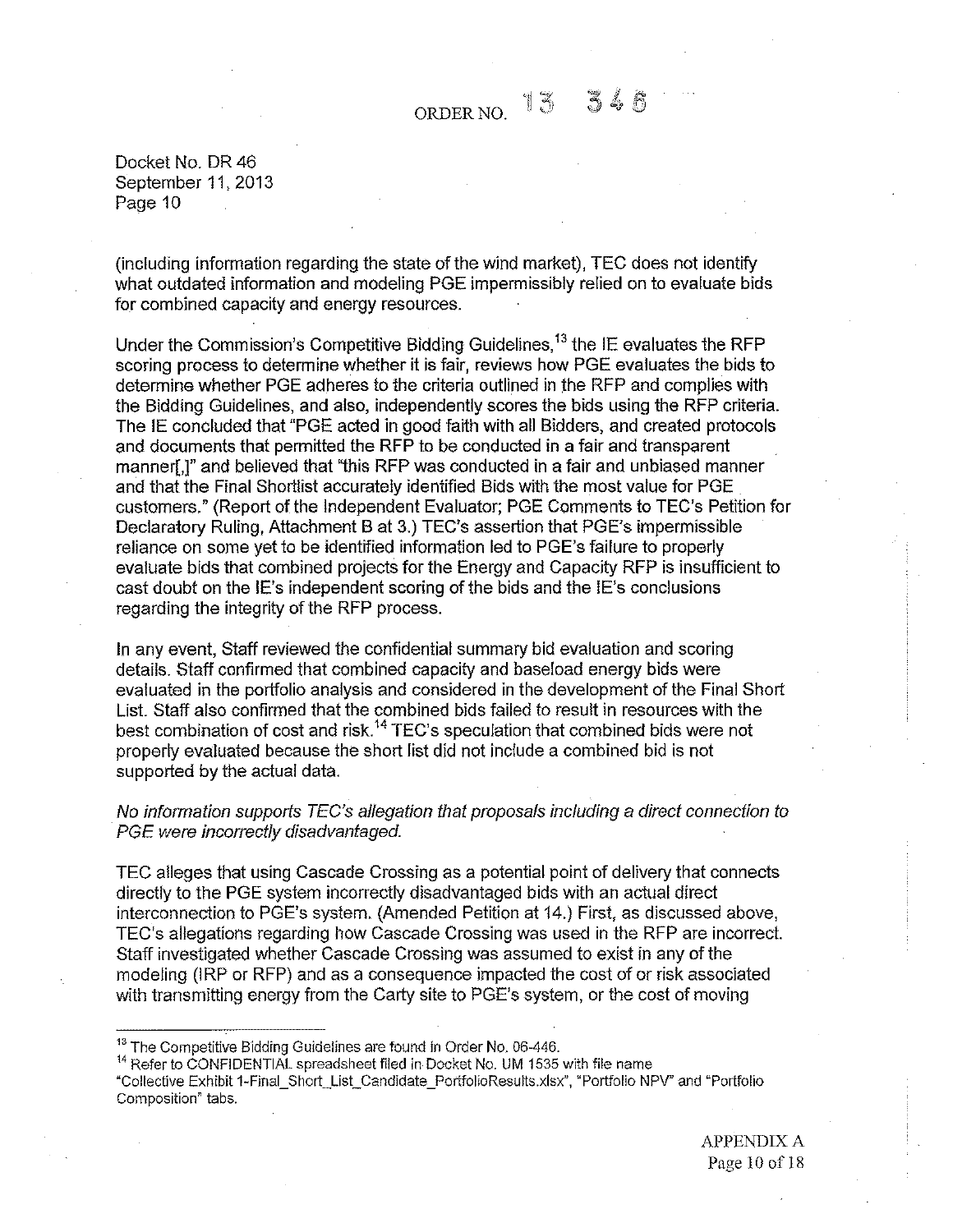#### ell '.!( ORDER NO.  $\sqrt{2}$

Docket No. DR 46 September 11, 2013 Page 11

energy from PW 2 to PGE's system. Staff found that Cascade Crossing was not assumed to exist in any of the modeling for the IRP or RFP.

Second, the allegation that bids for directly interconnected resources would not be appropriately evaluated and scored was addressed during an early stage of the RFP process. **In** response to just such an allegation PGE filed a letter in Docket No. UM 1535 stating,

TEC~s concern that the benefits of a direct connection are not considered in the **RFP** scoring process is misplaced. The two main issues TEC highlighted are:

• the benefits associated with the avoidance of a SPA wheel

• the risks associated with transmission on SPA's system

Clearly, a project that is directly connected to PGE's system avoids the cost of an additional leg of transmission that projects not directly connected to PGE's system will have to incur. This avoided cost is reflected in the price score of the bid which accounts for 60% of the total score.

TEC appears to suggest that bidders directly interconnected to PGE's system should get additional scoring benefits because of the "risk of wheeling power across the SPA system where PGE has no control over costs, maintenance or operations." TEC asks for "a full assessment of the benefits of directly interconnecting into PGE's system as compared to a project that must wheel across the SPA system." These assessments have already been conducted. All transmission providers, including BPA and PGE, perform interconnection studies for projects interconnecting to their systems. These studies identify and assess the known reliability risks and the costs for resolving such risks. If an interconnection study for a bid directly connected to PGE's system shows fewer reliability issues and therefore fewer costs than would be included in a study for a project connecting to SPA's system, such advantage will be reflected in the bid price and the corresponding bid score.

To the extent TEC is concerned about future cost increases or unforeseen reliability risks, we point out that unforeseeable costs and risks exist no matter who controls the system. Even a system operated by PGE may be subject to increased costs and risks. It would be impracticable to design scoring criteria to address future cost increases and risks which may or may not occur. TEC states that the SPA Network Open Season (NOS) process is of particular concern with regard to this issue. The uncertainties generally associated with the SPA NOS process and how they would affect the evaluation of bids were considered during

> APPENDIX A Page 11 of18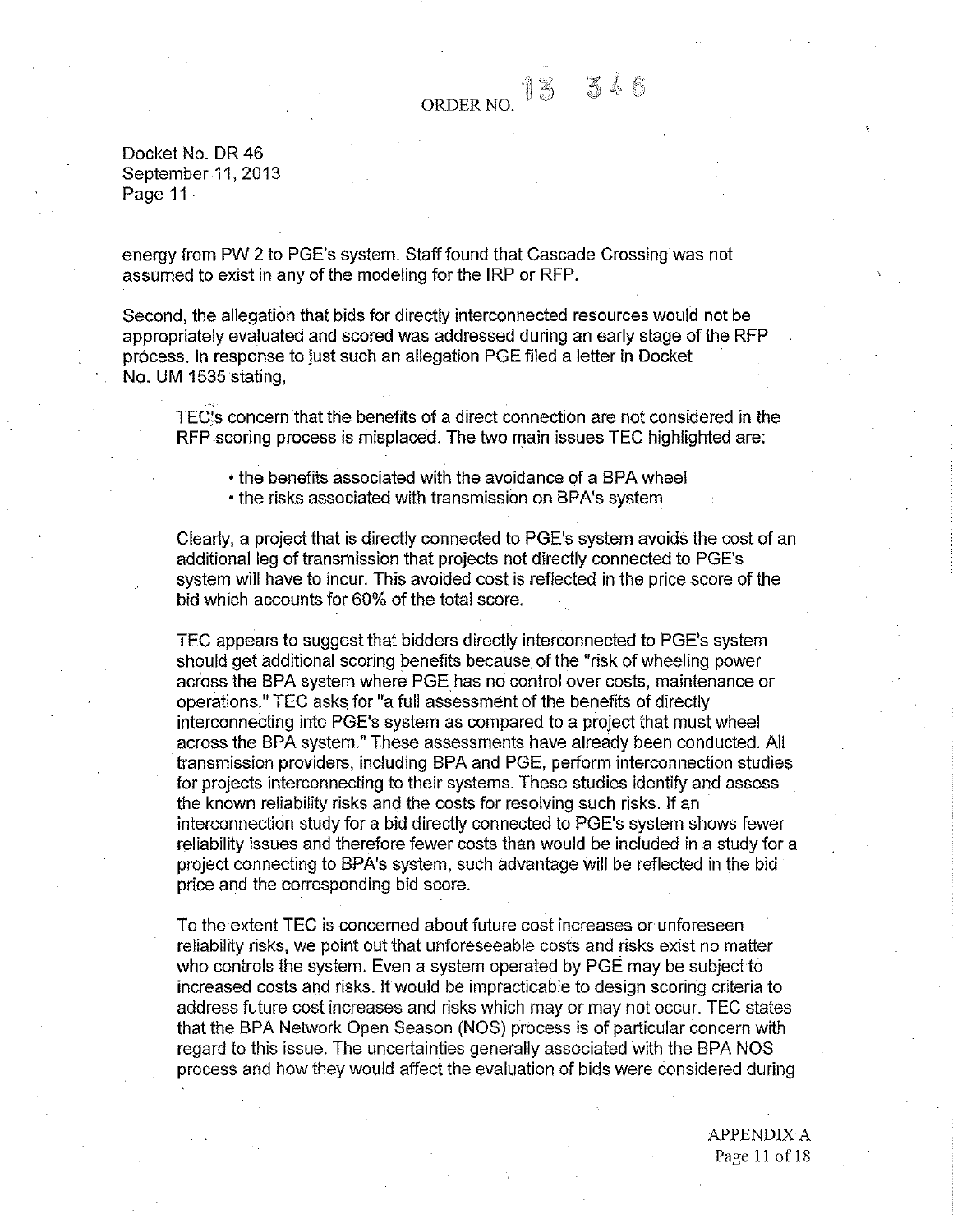# ORDER NO.  $1\frac{8}{3}$   $3\frac{4}{5}$

Docket No. DR 46 September 11, 2013 Page 12

> the public proceedings in this docket. NIPPC Comments at 19 (Feb. 22, 2012); PGE Reply Comments at 20 (Mar. 7, 2012). There is no need to reconsider them at this time. (PGE October 10, 2012 Letter in Docket No. UM 1535 at 2-3.)

Using its access to the bid evaluation and scoring details for the RFP, Staff confirmed that direct interconnected resource bids received a high "Project Characteristics" score. As a result, resources with actual direct interconnection to PGE's system received evaluation and scoring that reflects the related benefits.<sup>15</sup> In this regard, Staff concludes that PGE correctly evaluated resource bids with a point of delivery that connects directly to the PGE system.

TEC's allegations that the final short list does not represent the best combination of cost and risk are based on incorrect assumptions.

TEC alleges that using Cascade Crossing as a potential point of delivery directly to the PGE system created bid evaluation models that did not accurately select the least-cost resources. (Amended Petition at 20.) TEC asserts "[b]ids using the Cascade Crossing (which has now been placed on hold by PGE) were inappropriately treated as delivering power directly to the PGE system when they should have been treated as wheeling power through the BPA system to a point of interconnection with the PGE system." (Amended Petition 20.) TEC asserts that because of PGE's failure the models "did not account for risks associated with BPA operating characteristics in bids using the Carty site, while at the same time diminishing the significant benefits associated with bids connecting directly to the PGE system. (Amended Petition 20.)

TEC is simply wrong. Any bid designating Cascade Crossing as the POD to PGE's system was priced using BPA tariff rates. And, even though Cascade Crossing was the designated POD, Cascade Crossing did not exist for purposes of modeling performed in the RFP. So TEC's allegation that its inclusion iri the modeling altered the risk of using BPA transmission is incorrect. Further, any resource that could connect directly to PGE's system received evaluation and scoring that reflects the related benefits.

Based on Staffs conclusions drawn from the analysis of the preceding five alleged issues, Staff finds that the Final Short List identified the resources with the best combination of cost and risk. Staffs finding is in agreement with the IE's conclusion that

<sup>15</sup> Refer to CONFIDENTIAL spreadsheet with file name

"Final\_Short\_List\_Candidate\_Portfolio\_Results\_Final\_121712.xlsx", "Report" tab, showing direct interconnected resource bids did not accrue cost for BPA transmission. Refer also to CONFIDENTIAL spreadsheet filed in Docket No. UM 1535 with file name "Collective Exhibit 1-

Final\_Short\_List\_Candidate\_PortfolioResults.xlxs", "Non Price Score" tab, showing direct interconnected resource bids received high "Project Characteristics" score.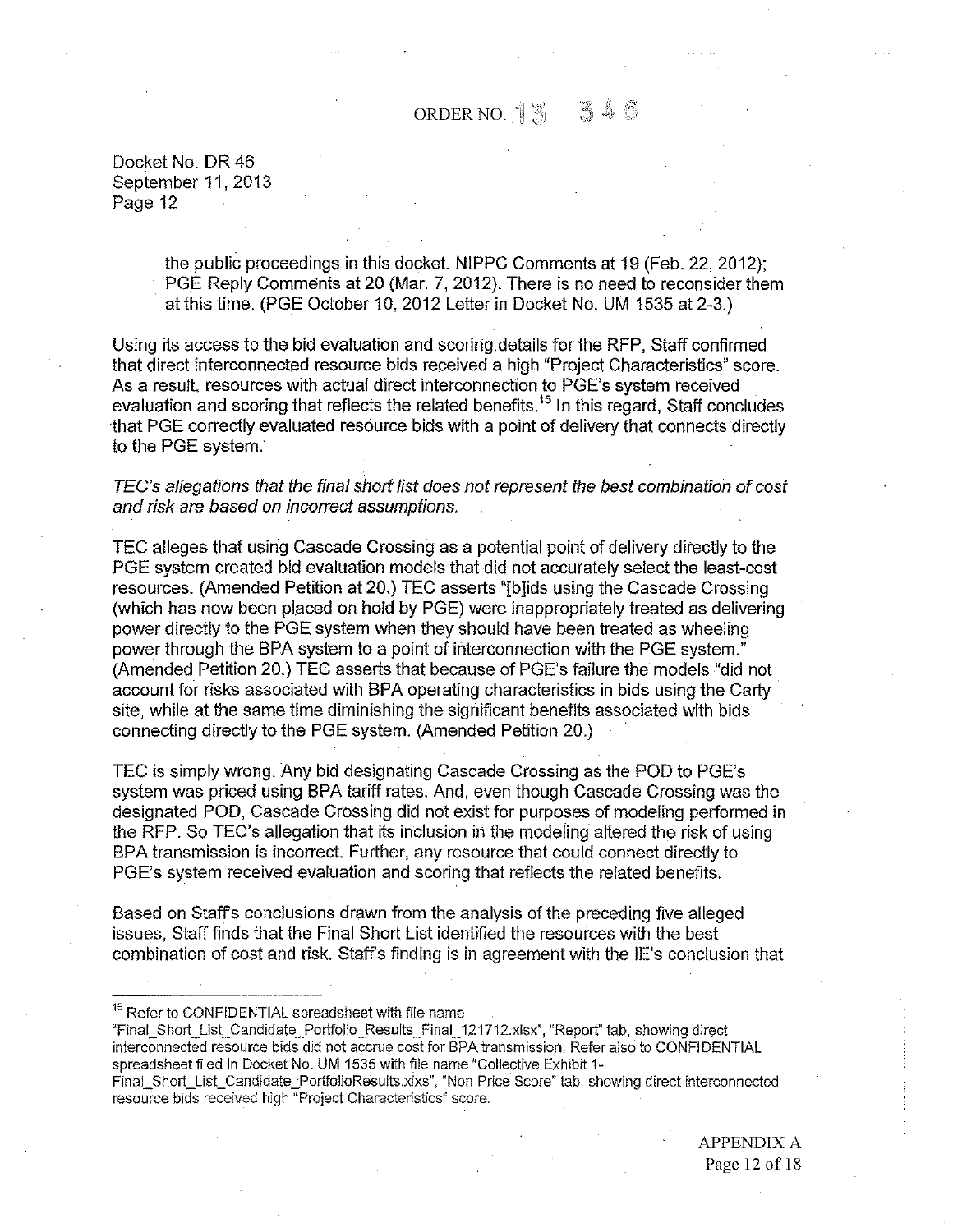Docket No. DR 46 September 11, 2013 Page 13

"the Competitive Bidding Guidelines were followed such that the RFP was conducted in a fair and unbiased manner and that the Final Shortlist accurately identified the Bids with the most value for PGE customers."<sup>16</sup>

## Issues Raised by Other Parties

#### Turner Energy Center

Turner Energy Center (Turner) asserts that the RFP process was geared toward projects that can connect directly to PGE, and that insufficient time was allowed for securing transmission services. (Turner at 1.) In addition, Turner commented that private power producers were not treated fairly with regard to acquiring transmission services. (Turner at 2.) Because the RFP provides for a fair and unbiased evaluation<sup>16</sup> of any resource that can provide firm delivery to the PGE system Staff does not agree with Turner's allegation that the RFP process was geared toward projects that can connect directly to PGE.

Regarding Turner's allegation that insufficient time was allowed for securing transmission services Staff notes that PGE's most recent IRP acknowledgement on November 23, 2010, provided public notification that PGE was in need offlexible · capacity and baseload energy resources within the following three to seven year period. This IRP acknowledgement provided the independent power producer (IPP) community a three to seven year notice of need. Turner's letter states that 12 to 18 months are required to acquire transmission service. The 12 to 18 month requirement stated by Turner is well within the three to seven year notice given to the IPP community by PGE. Staff does not agree with Turner that insufficient time was allowed for securing transmission services.

Staff considered Turner's allegation that private power producers were not treated fairly with regard to acquiring transmission services. In Staff's consideration, the IE's conclusion that the RFP was conducted in a fair and unbiased manner<sup>16</sup> is significant. In addition, Staff considered that the Federal Energy Regulatory Commission (FERC) regulates access to transmission, in part, to ensure private power producers are treated fairly. FERC Order No. 888 requires transmission owners to offer nondiscriminatory, comparable transmission service to others seeking such services over its own facilities. Based on the above, Staff does not agree with Turner that private power producers were not treated fairly with regard to acquiring transmission services.

<sup>16</sup> Page 2, January 30, 2013, Independent Evaluator Closing Report, filed in PORTLAND GENERAL ELECTRIC COMPANY: (Docket No. UM 1535) Request for Proposals for Capacity and Baseload Energy Resources.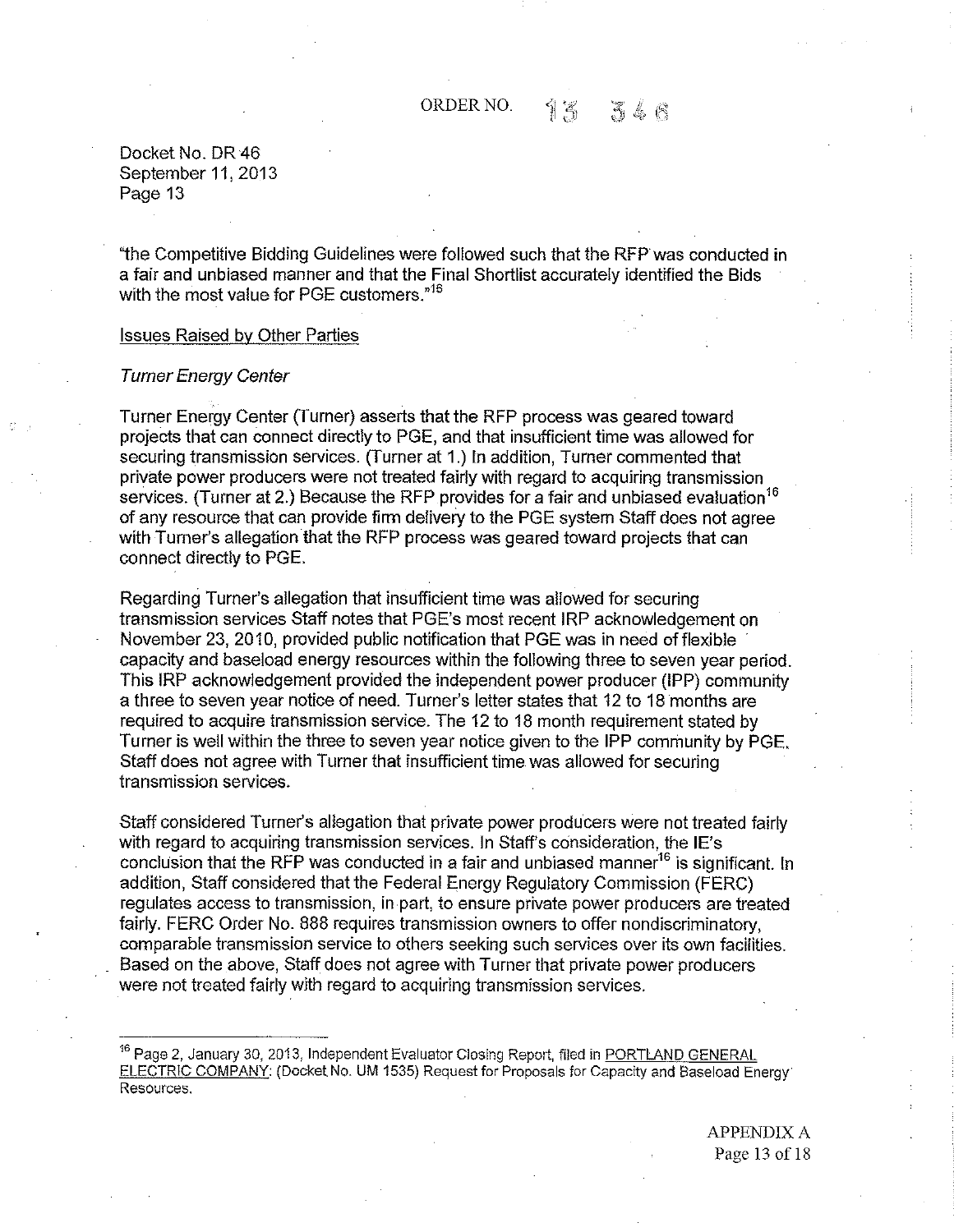13546

Docket No. DR 46 September 11, 2013 Page 14

#### Calpine Corporation

Calpine Corporation (Calpine) raises concerns related specifically to PGE's selection of the Engineer, Procure, and Construct (EPC) resource on the Carty site offered by Abengoa, and asks that the Commission open an investigation into the selection of the Abengoa proposal and direct PGE to seek Acknowledgment of the Abengoa selection. (Calpine at 3.)

The Commission historically has not ruled on the prudence of specific resource decisions outside of a rate case and Staff recommends that the Commission not do so here by acknowledging the resource selected by PGE.

Calpine asserts that had PGE sought acknowledgment of its final short list, information about the process would have been provided, opportunity for input allowed, and the level of satisfaction with the process would have increased. (Calpine at 5.) Staff agrees with Calpine that had PGE sought acknowledgement of its final short lists there would have been additional opportunity for parties to provide input. However, Staff will not speculate that the level of parties' satisfaction with the process may have increased. Further, Staff does not agree that additional information about the process would have been provided had PGE sought acknowledgement of its short list. Typically, the Commission relies on information available to PGE at the time PGE made its decision regarding the short list to determine whether acknowledgment is appropriate. Such information had already been included in the record in Docket No. UM 1535.

In support of its request to open an investigation, Calpine asserts that the "primary purpose of competitive bidding is to avoid self-build bias[,]" and that the Abengoa proposal is "tantamount to a self-bid." (Calpine at 3, 6.) Staff disagrees. First, the primary purpose of competitive bidding is not avoiding self-build bias. Based on the Competitive Bidding Guidelines the primary purpose of competitive bidding is identification of the resources with the best combination of cost and risk. Second, in Docket No. UM 1535, NIPPC, ICNU, and CUB recommended that the Commission require PGE to allow bidders to propose to build resources at the PGE sites.<sup>17</sup> The Commission instead encouraged PGE to do so. (OPUC Order 11-371 at 6.) In response to Commission encouragement, PGE's final RFP allowed for EPC bids on its sites, with the requirement the resources bid met PGE's technical specifications and not be owned or operated by the bidder. Staff agrees that EPC bids are identical to self-build bids to the extent that the EPC bids were required to meet PGE's technical specifications and be owned and operated by PGE, but disagrees that they are when it comes to concerns

<sup>17</sup> June 22, 2011, NIPPC's, ICNU's, and CUB's Comments filed in PORTLAND GENERAL ELECTRIC COMPANY: (Docket No. UM 1535) Request for Proposals for Capacity and Baseload Energy Resources.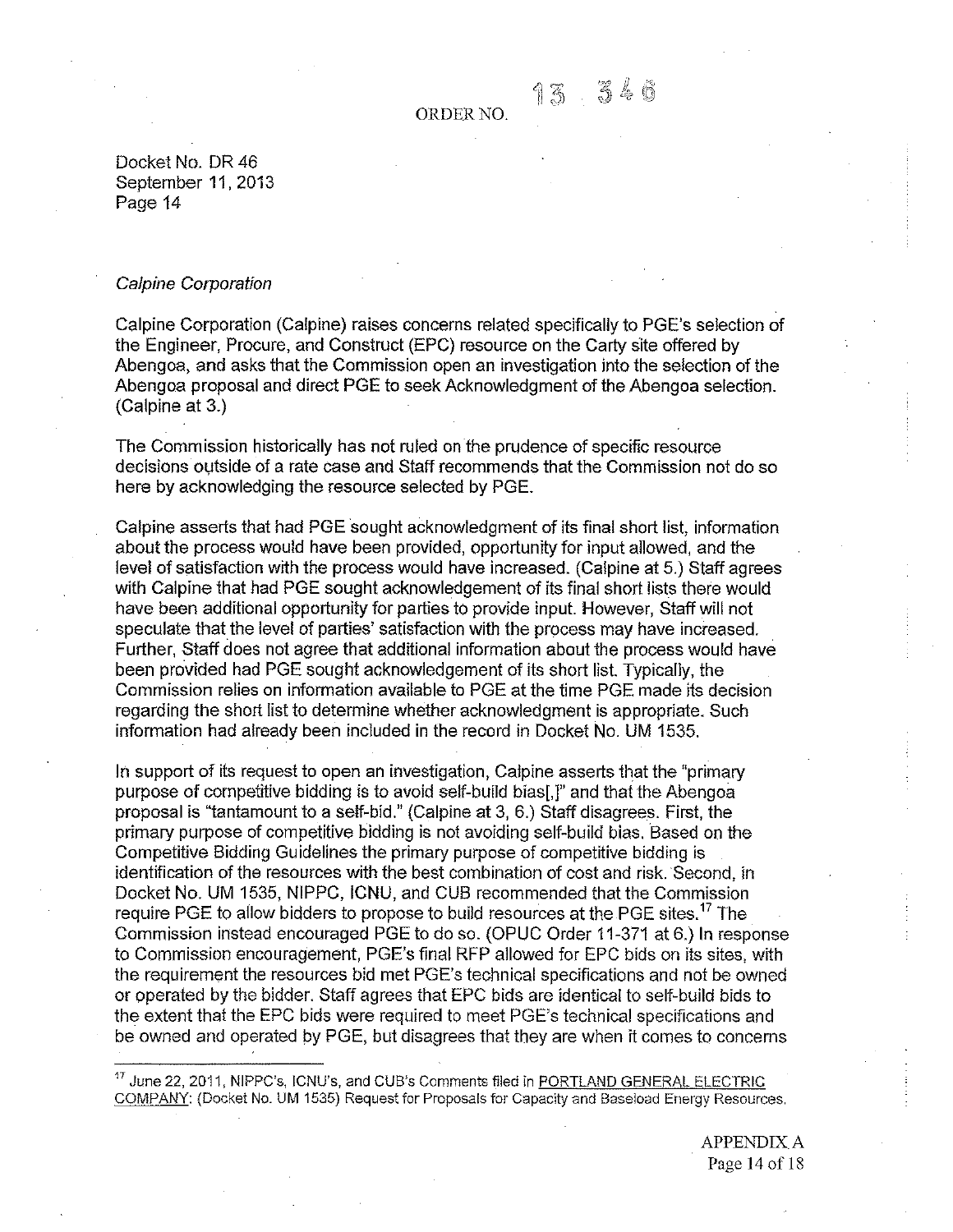Docket No. DR 46 September 11, 2013 Page 15

regarding self-build bias. EPC bids remove the utility from the design and construction manager role, as well as provide third party schedule, performance, and cost assurance to ratepayers. Finally, to the extent Calpine asserts that self-build bias played a role in the final selection, Staff notes that the Commission has been investigating this issue since 2004, in Docket No. UM 1182 and Docket No. UM 1276. These dockets have widespread participation by the utilities and interested parties. Comments related to the self-build bias are appropriately addressed to and addressed in those dockets.

Calpine states that PGE's failure to negotiate with Calpine is evidence that selection of Abengoa was a foregone conclusion. (Calpine at 6.) Staff disagrees that failure to negotiate with Calpine is evidence of any foregone selection conclusion. Instead, Staff concludes failure to negotiate with Calpine is evidence that PGE was able to successfully negotiate with a bidder more highly ranked on the final short list than Calpine.

Calpine asserts that Abengoa has a lack of combined cycle combustion turbine experience. (Calpine at 8.) The June 4, 2013, Abengoa press release Calpine attached to its comment fetter references that Abengoa has "extensive experience in this type of project having developed similar facilities in Latin America and Europe. This project is the first of its kind to be built in the United States." The press release reference to Abengoa's extensive experience led Staff to consult Abengoa's internet site. The internet site notes more than 6 GW of experience in the combined cycle and cogeneration markets.18 The Abengoa press release also notes that the power block (gas turbine, steam turbine, and heat recovery steam generator) has been subcontracted to Mitsubishi Power Systems Americas. Staff concludes that Abengoa's experience, and that of its subcontractor Mitsubishi, is reason for it to be included on the final short list.

Calpine questions why there is a \$76 to \$91 million difference in project cost between . PGE's 8K filing and Abengoa's press release. (Calpine at 9) The contract awarded to Abengoa does not represent all the PGE project costs. The total PGE project costs also include PGE's project budget contingencies, costs for the transmission substation upgrade, the natural gas pipeline lateral construction costs, and costs for PGE management of the contract. Staff has access to the bid evaluation and scoring details which show these costs are able to account for the difference noted by Calpine.<sup>19</sup>

Calpine questions what contractual assurances there are that the selected bidder will satisfactorily complete the work. (Calpine at 8.) Staff has access to the EPC RFP

<sup>&</sup>lt;sup>18</sup>http://www.abeinsa.com/export/sites/abeinsa/resources/pdf/en/folletos/20130326 0113 CCCogeneratio n en.pdf

Refer to CONFIDENTIAL spreadsheet with file name "Carty\_Total\_Capital\_budget.xlsx."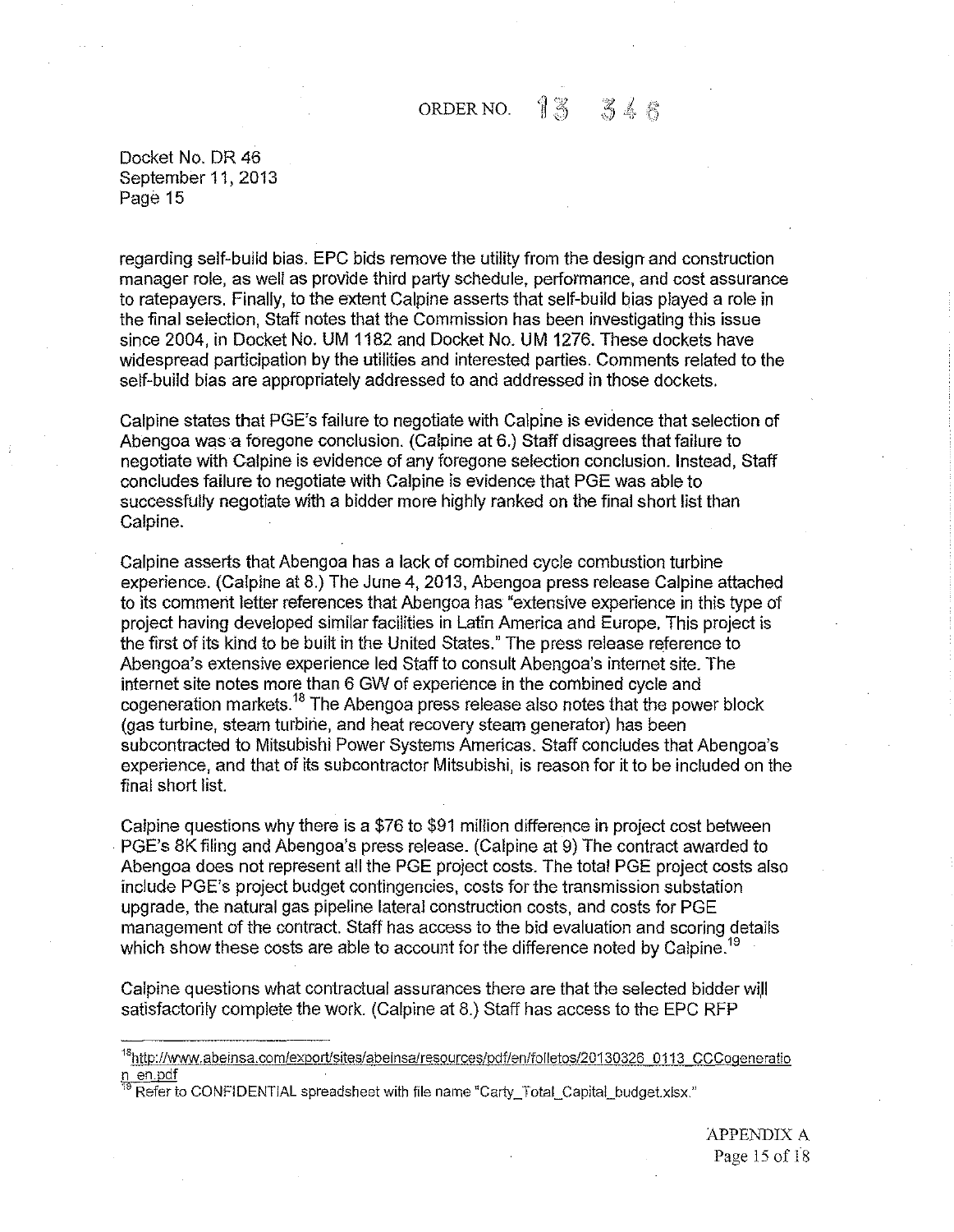Docket No. DR 46 September 11,2013 Page 16

documents. Staff confirmed that the EPC Agreement<sup>20</sup> includes warranty requirements in Section 19, and schedule, performance, emission, and reliability guarantees with associated liquidated damages in Section 20. The Agreement also requires any subcontracts to include comparable provisions. Staff concludes there are assurances the selected bidder will satisfactorily complete the work.

Calpine's comments ask how differences between existing resource bids and new resource bids were accounted for in the bid evaluation. (Calpine at 9.) Staff has access to the bid evaluation and scoring details, and Staff and other parties that have signed the protective order in Docket No. UM 1535 have access to the summary bid evaluation and scoring details. Staff confinned that the bid evaluation and scoring accounted for the reduced remaining life and reduced heat rate of an existing resource, as well as increased viability, and advantageous physical and credit characteristics. Staff concludes that differences between existing resource bids and new resource bids were accounted for in the bid evaluation and scoring.

Calpine is concerned because the bid evaluation and scoring process was not provided to the public. (Calpine at 10 and 11.) Staff recognizes that this is true but the need for protection of confidential infonnation was considered by the Commission in writing Competitive Bidding Guideline 12 as follows:

Confidential Treatment of Bid and Score Information: Bidding information, including the utility's cost support for any Benchmark Resource, as well as detailed bid scoring and evaluation results will be made available to the utility, Commission staff and non-bidding parties urider protective orders that limit use of the information to RFP approval and acknowledgment and to cost recovery proceedings.

The IE concludes that "the Competitive Bidding Guidelines were followed such that the RFP was conducted in a fair and unbiased manner and that the Final Shortlist accurately identified the Bids with the most value for PGE customers.<sup>»16</sup> Based on the IE's conclusion and Staff's access to the bid evaluation and scoring details Staff concludes the Final Short List identified the resources with the best of cost and risk.

Calpine concludes that outward evidence suggests the RFP outcome was preordained, and PGE may be acquiring a "higher cost, utility-owned resource." (Calpine at 2 and 12) As stated above, the IE concludes that "the Competitive Bidding Guidelines were followed such that the RFP was conducted in a fair and unbiased manner and that the Final Shortlist accurately identified the Bids with the most value for PGE customers."<sup>16</sup>

 $^{20}$  Refer to CONFIDENTIAL with file name "Turnkey Engineering, Procurement & Construction Agreement, with file name "S-06-01-01\_ Turnkey\_EPC\_Agreement\_R0\_Confidential\_NDA2.pdf",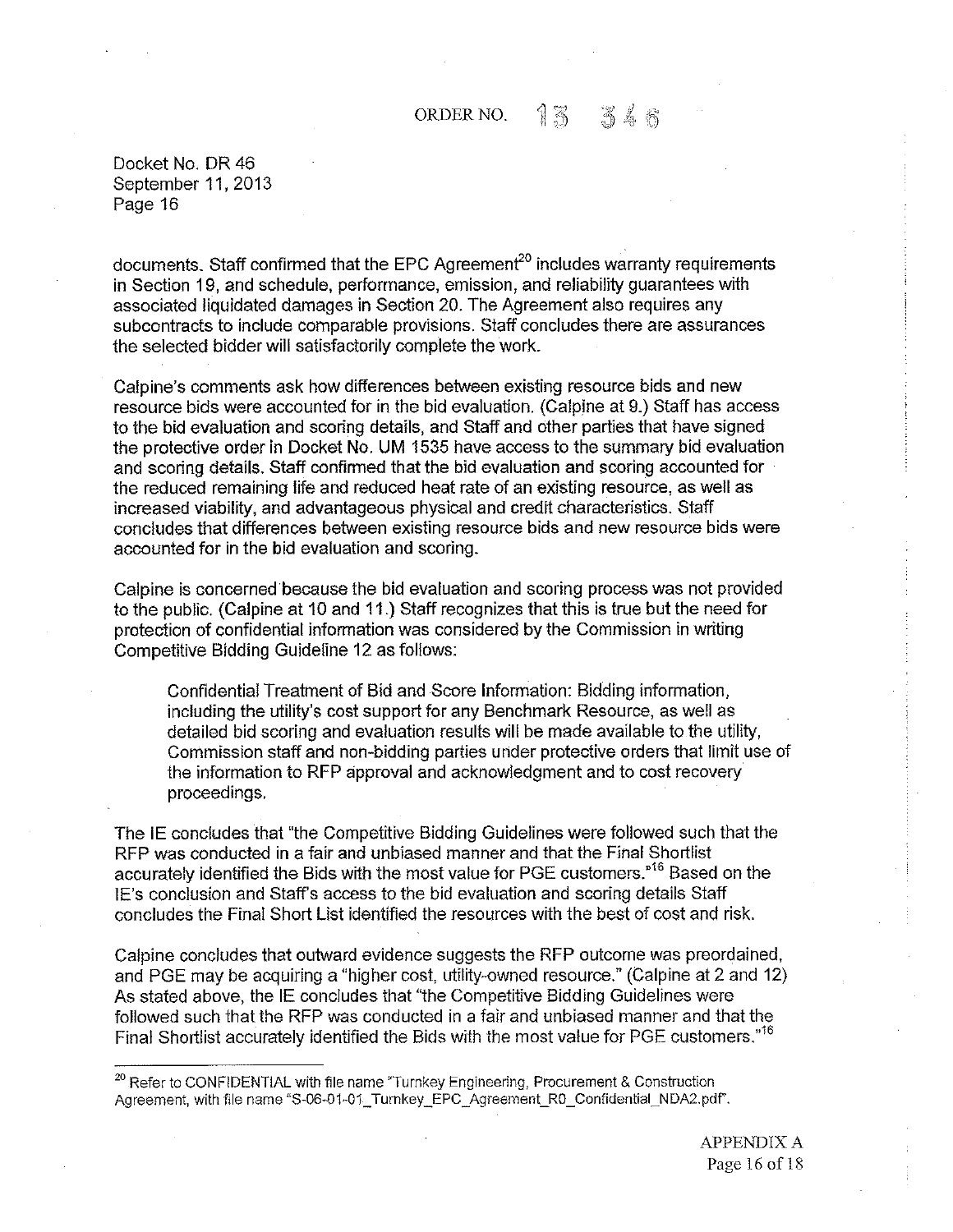ORDER NO. 13 346

Docket No. DR 46 September 11, 2013 Page 17

Staff concurs and concludes the Final Short List identified the resources with the best combination of cost and risk.

## **Conclusion**

The allegations made by TEC and those issues raised in comments submitted by **NIP** PC, Turner, Calpine, GHE, ICNU, REG and CREA are more properly addressed in a rate case proceeding. Had PGE elected to seek acknowledgement of its Final Short List the acknowledgement proceeding would have used the same public meeting process and the allegations and issues, and the information used to evaluate the issues and the final short list, would be the same as those used in this proceeding. The criteria used by the Commission in previous Final Short List acknowledgement proceedings are:

- 1. Was the RFP process conducted fairly and properly?
- 2. Does the Final Short List represent the resources with the best combination of cost and risk?
- 3. Is the RFP outcome consistent with the acknowledged IRP Action Plan?

The IE evaluated the RFP scoring process to determine whether it was fair, reviewed howPGE evaluated the bids to determine whether PGE adhered to the criteria outlined in the RFP and complied with the Bidding Guidelines, and also, independently scored the bids using the RFP criteria. The IE concluded that "PGE acted in good faith with all Bidders, and created protocols and documents that permitted the RFP to be conducted in a fair and transparent manner[,]" and believed that "this RFP was conducted in a fair and unbiased manner and that the Final Shortlist accurately identified Bids with the most value for PGE customers." (Report of the Independent Evaluator; PGE Comments to TEC's Petition for Declaratory Ruling, Attachment B at 3.)

After considering the Commission decision criteria for a declaratory ruling, the allegations raised in the Amended Petition, and issues raised by other parties, Staff identified five potential paths for going forward, but offers only four of the five as alternatives in this report for the Commission. Staff considered and rejected the option of denying the Amended Petition and opening an investigation into the prudence of PGE's resource selections. Staff dismissed this alternative because it would be inconsistent with the Commission's long-standing policy to not make prudence determinations outside of rate cases. The remaining four potential paths forward are: